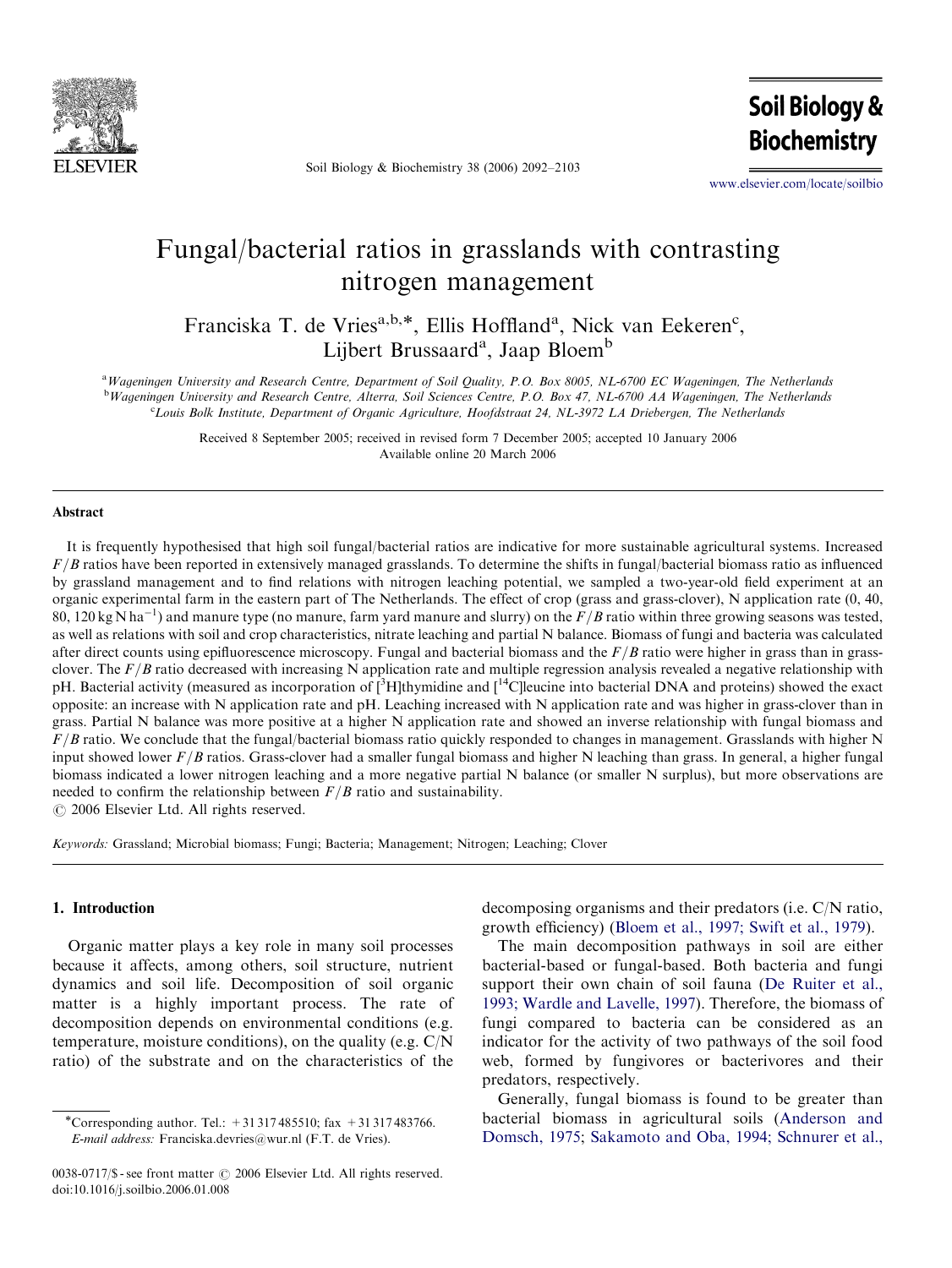[1986; Zelles et al., 1995](#page-10-0)). In The Netherlands, however, analyses of soil samples from conventionally managed arable as well as grassland soils have shown that the soil microbial biomass is usually strongly dominated by bacteria ([Bloem et al., 1994; Hassink et al., 1993; Velvis,](#page-9-0) [1997](#page-9-0)). Less than 20% of the soil microbial biomass in these soils consists of fungi. Consequently, the soil fauna is dominated by bacterivores and their predators [\(De Ruiter](#page-9-0) [et al., 1993](#page-9-0)). Recent analyses of more extensively managed Dutch grasslands show a much higher contribution of fungi to the microbial biomass (50–80%) ([Bloem et al.,](#page-9-0) [2004](#page-9-0)).

Increased fungal/bacterial  $(F/B)$  biomass ratios in extensively managed grasslands are consistent with recent other reports [\(Bailey et al., 2002; Bardgett and McAlister,](#page-9-0) [1999; Donnison et al., 2000; Grayston et al., 2001; Zeller](#page-9-0) [et al., 2001](#page-9-0)). The mechanisms responsible for shifts in the soil microbial community remain largely unknown. Some studies have shown that on arable land soil management affects the  $F/B$  biomass ratio ([Beare et al., 1997; Frey](#page-9-0) [et al., 1999\)](#page-9-0). In most cases bacteria dominate under conventional tillage, whereas fungi dominate under notillage. This has been attributed to a direct contact between bacteria and substrate under conventional tillage, encouraging bacterial growth ([Beare et al., 1997\)](#page-9-0). Also, mycelial networks are destroyed by tillage. The effect of ''tillage'' (cultivation or slit injection of slurry) on fungal/bacterial biomass ratios in grasslands has not been investigated. Grazing has been reported to have either a positive ([Bardgett et al., 1997\)](#page-9-0) or a negative impact [\(Ghani et al.,](#page-10-0) [2003](#page-10-0)) on the  $F/B$  ratio. Shifts in the  $F/B$  ratio related to grassland management have so far been attributed to quantity ([Mawdsley and Bardgett, 1997\)](#page-10-0) and quality ([Grayston et al., 2001](#page-10-0)) of root exudates, changes in quality and quantity of litter or input of animal faeces ([Bardgett](#page-9-0) [et al., 1996\)](#page-9-0) and plant productivity and composition ([Donnison et al., 2000](#page-9-0)).  $F/B$  ratios may also be affected by other factors, e.g. toxic metals ([Tobor-Kaplon et al.,](#page-10-0) [2005](#page-10-0)). Most of these factors are related to nutrient availability. [Bittman et al. \(2005\)](#page-9-0) found a decreasing fungal biomass as a consequence of application of manure and fertiliser. Inorganic nitrogen fertilisation has been reported to reduce the  $F/B$  biomass ratio [\(Bardgett et al.,](#page-9-0) [1999b; Bloem et al., 2004](#page-9-0)), while organic matter with a high C/N ratio stimulates fungal growth and thus increases the  $F/B$  ratio ([Alexander, 1977; Henriksen and Breland, 1999;](#page-9-0) [Vinten et al., 2002](#page-9-0)). pH has been seen to have either a positive or a negative effect on  $F/B$  ratio (Ba $\hat{a}$ ath and [Anderson, 2003; Blagodatskaya and Anderson, 1998\)](#page-9-0).

Higher fungal/bacterial  $(F/B)$  biomass ratios are suggested to be indicative for a more sustainable agroecosystem with lower impact on the environment, in which organic matter decomposition and N mineralisation dominate the provision of plant nutrients for crop growth ([Bardgett and McAlister, 1999; Bardgett et al., 1999a;](#page-9-0) [Beare et al., 1992; Yeates et al., 1997\)](#page-9-0). Because of the higher C/N ratio of fungi compared to bacteria (10 vs. 4), grazing by fungivores results in a lower N mineralisation rate than grazing by bacterivores. In addition, fungalfeeding fauna generally have a smaller biomass and lower turnover rates than bacterial-feeding fauna [\(Didden et al.,](#page-9-0) [1994; Zwart et al., 1994\)](#page-9-0). A fungi-dominated food web may therefore result in a lower N-mineralisation rate. This, however, does not necessarily lead to a lower crop production. The biomass of mycorrhizal fungi probably increases at lower soil nutrient contents (Mäder et al., 2000; [Smith and Read, 1997\)](#page-10-0). Their contribution to nutrient uptake may counterbalance the negative effects of a low nutrient availability to the crop and thus reduce nutrient losses to the environment ([Jeffries and Barea, 1994; Smith](#page-10-0) [and Read, 1997](#page-10-0)).

If an increased  $F/B$  biomass ratio has a positive effect on crop nutrient uptake efficiency and nutrient retention it is desirable to get a handle on management practices and soil properties that increase this ratio. The aim of this study was, therefore, to find out which management practices and soil characteristics affect the  $F/B$  biomass ratio in a Dutch grassland agroecosystem, and whether the  $F/B$  ratio can be used as an indicator for a system with low nutrient losses.

We hypothesise an increased fungal biomass and/or  $F/B$ ratio: (1) at lower availability of inorganic N; (2) as a consequence of application of manure with higher C/N ratio; (3) when farmyard manure is applied superficially compared to slit injection of slurry. We furthermore hypothesise that a higher  $F/B$  ratio reduces N leaching potential. We evaluate factors related to fertiliser regime and management, i.e. plant species composition and organic matter characteristics together with pH as predictors for the  $F/B$  biomass ratio or fungal and bacterial biomass alone.

#### 2. Materials and methods

#### 2.1. Sampling site

A field trial was done in a pasture of the organic experimental farm ''Aver Heino'' at Heino in the eastern part of The Netherlands  $(52^{\circ}25'$  north and  $6^{\circ}15'$  east), which was sown with a grass-clover mixture in 1997. After a period of grazing and mowing the field trial was established in 2001. The humid sandy soil was classified as a gleyey sand with a semi-permeable loam horizon at 70–80 cm.

The trial consisted of seven rows, corresponding to three manure treatments: no manure (one row), farm yard manure (three rows) and slurry (three rows). The three rows of farm yard manure and slurry received manure at three different N application rates: 40, 80 and  $120 \text{ kg N} \text{ ha}^{-1}$ . Each of the seven rows was subdivided into nine subplots which differed in crop: grass (Lolium perenne L.) or grass-clover (Lolium perenne L. and Trifolium *repens* L.). Dimensions of the subplots were  $15 \text{ m} \times 2.7 \text{ m}$ , bordered by a 0.3 m bufferzone. In each row a number of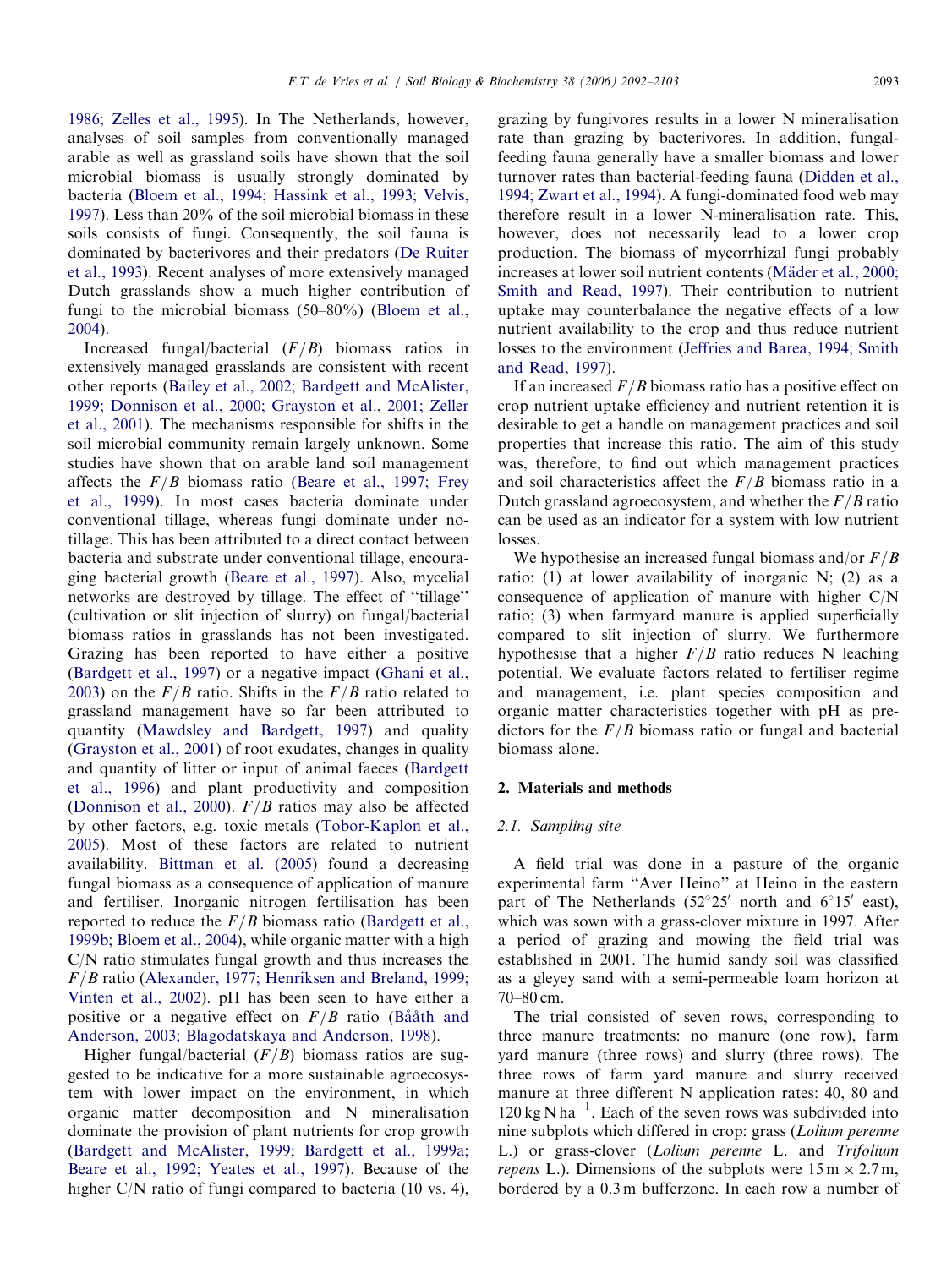<span id="page-2-0"></span>Table 1

| Treatments of the field trial |  |  |
|-------------------------------|--|--|
|                               |  |  |

| Crop         | Treatment      | $\boldsymbol{n}$ | Manure type and application   | N total<br>$(kg ha^{-1}y^{-1})$ | $P_2O_5$ total<br>$(kg ha^{-1}y^{-1})$ | $K2O$ total<br>$(\text{kg ha}^{-1} \text{ y}^{-1})$ |
|--------------|----------------|------------------|-------------------------------|---------------------------------|----------------------------------------|-----------------------------------------------------|
| Grass-clover | No manure      | 4                | N <sub>o</sub>                | $\theta$                        | 107                                    | 372                                                 |
|              | $FYM$ 40       | 4                | Farm yard manure, superficial | 40                              | 107                                    | 372                                                 |
|              | <b>FYM 80</b>  | 4                | Farm yard manure, superficial | 80                              | 107                                    | 372                                                 |
|              | <b>FYM 120</b> | 4                | Farm yard manure, superficial | 120                             | 107                                    | 372                                                 |
|              | Slurry 40      | 4                | Slurry, injection             | 40                              | 107                                    | 372                                                 |
|              | Slurry 80      | 4                | Slurry, injection             | 80                              | 107                                    | 372                                                 |
|              | Slurry 120     | 4                | Slurry, injection             | 120                             | 107                                    | 372                                                 |
| Grass        | No manure      | 4                | No.                           | $\mathbf{0}$                    | 122                                    | 487                                                 |
|              | Slurry 40      |                  | Slurry, injection             | 40                              | 122                                    | 487                                                 |
|              | Slurry 80      | $\mathfrak{D}$   | Slurry, injection             | 80                              | 122                                    | 487                                                 |
|              | Slurry 120     | 2                | Slurry, injection             | 120                             | 122                                    | 487                                                 |

subplots was sampled. For a detailed overview of treatments see Table 1. Growth of white clover in grass plots was inhibited by the herbicide Starane.

The C/N ratio of the farm yard manure was 12.3 and of the slurry 6.8. All plots received potassium and phosphorus additionally at a rate of  $107 \text{ kg} \text{P}_2\text{O}_5 \text{ha}^{-1}$  and  $372 \text{ kg K}_2\text{O ha}^{-1}$  for grass-clover and  $122 \text{ kg P}_2\text{O}_5\text{ha}^{-1}$  and  $487 \text{ kg K}_2\text{O} \text{ha}^{-1}$  for grass. Farm yard manure was applied superficially while slurry was applied through slit injection. Both were applied in spring.

### 2.2. Soil and crop characteristics

Soil samples were collected in October 2003, three growing seasons after establishment of the trial. For each plot a bulk sample of 30 cores  $(0-10 \text{ cm}$  depth, 3.5 cm diam.) was collected, sieved (5 mm mesh size), homogenised and stored at field moisture content overnight at  $4^{\circ}$ C before analysis [\(Bloem et al., 2006](#page-9-0)). An additional sample was taken for the determination of bulk density ([Elliott](#page-10-0) [et al., 1999](#page-10-0)).

Soil dry matter content was determined after ovendrying of approximately 30 g of the bulk sample (in duplicate) at  $105 \degree C$ . Prior to further analysis bulk samples were oven-dried at 40 °C. Organic matter content was determined by loss-on-ignition [\(Ball, 1964\)](#page-9-0) and pH of the samples was measured in 1 M KCl (pH-KCl). Total soil N was determined by digestion with  $H_2SO_4$ , salicylic acid,  $H<sub>2</sub>O<sub>2</sub>$  and selenium as described by [Novozamsky et al.](#page-10-0) [\(1984\)](#page-10-0) and measured by Segmented Flow Analysis (Skalar, Breda). C/N ratio of the soil was calculated from total N and organic matter percentage, assuming 58% of organic matter to be C.

Water-extractable phosphorus (Pw) [\(Sissingh, 1971\)](#page-10-0) and ammonium lactate–acetic acid-extractable P (P–Al) were determined ([Schouwenburg and Walinga, 1967](#page-10-0)). Extracts were analysed by spectrophotometry.

Potassium content (K–HCl) was analysed by shaking approximately 10 g of soil with 100 ml of extraction solution (0.2 M HCl and 0.4 M oxalic acid). The suspension

was shaken for 1 h, filtered and measured by Eppendorf Elex 6361 Flame-AES.

The field trial was mown in five cuts: 5/13, 6/26, 8/2, 8/28 and 10/9/2003. Herbage was analysed for N, P, and K contents as described by [Novozamsky et al. \(1983\)](#page-10-0) and measured by Segmented Flow Analysis. For every plot total production and clover production were calculated in tons dry matter per hectare.

#### 2.3. Fungal and bacterial biomass

Two hundred g soil was pre-incubated at 50% WHC (water holding capacity) at 12  $\mathrm{C}$  for four weeks to stabilise soil conditions and to avoid effects of temperature and moisture fluctuations in the field ([Bloem et al., 2006](#page-9-0)). For each sample, 20 g of soil and 190 ml of demineralised water were homogenised in a blender (Waring, New Hartford, Conn.) for 1 min at maximum speed  $(20,000 \text{ rev min}^{-1})$ . A 9 ml sample was fixed by adding 1 ml of 37% formaldehyde. The soil suspension was resuspended and after  $2 \text{ min}$  of settling  $10 \mu l$  of the soil suspension was evenly smeared in a circle of 12 mm diameter on a printed glass slide (Cel-line Associates Inc., Vineland, NJ, USA). The water-repellent coating keeps the suspension in defined area of 113 mm2. The hole was precleaned with 70% ethanol and washing-up liquid (Dreft). Slides with soil suspension were then air-dried ([Bloem and Vos, 2004](#page-9-0)).

Slides for counting of fungi were stained for 1h with differential fluorescent stain (DFS) solution. The stain solution consisted of  $3.5 \text{ g l}^{-1}$  europium chelate (Kodak cat no. 1305515, Eastman Fine Chemicals, Rochester NY, USA) and  $50 \text{ mg}$ <sup>1-1</sup> fluorescent brightener, C40H42N120O10S2 Na2 (FW 960.9, Fluostain I, cat no. F0386, Sigma Chemical Co., St. Louis MD, USA) in 50% ethanol, filtered through a  $0.2 \mu m$  pore-size membrane. Europium chelate stains DNA and RNA red, FB stains cellulose and polysaccharide (cell walls) blue. After staining the slides were rinsed three times in a bath of 50% ethanol. After air-drying a coverslip was mounted with immersion oil.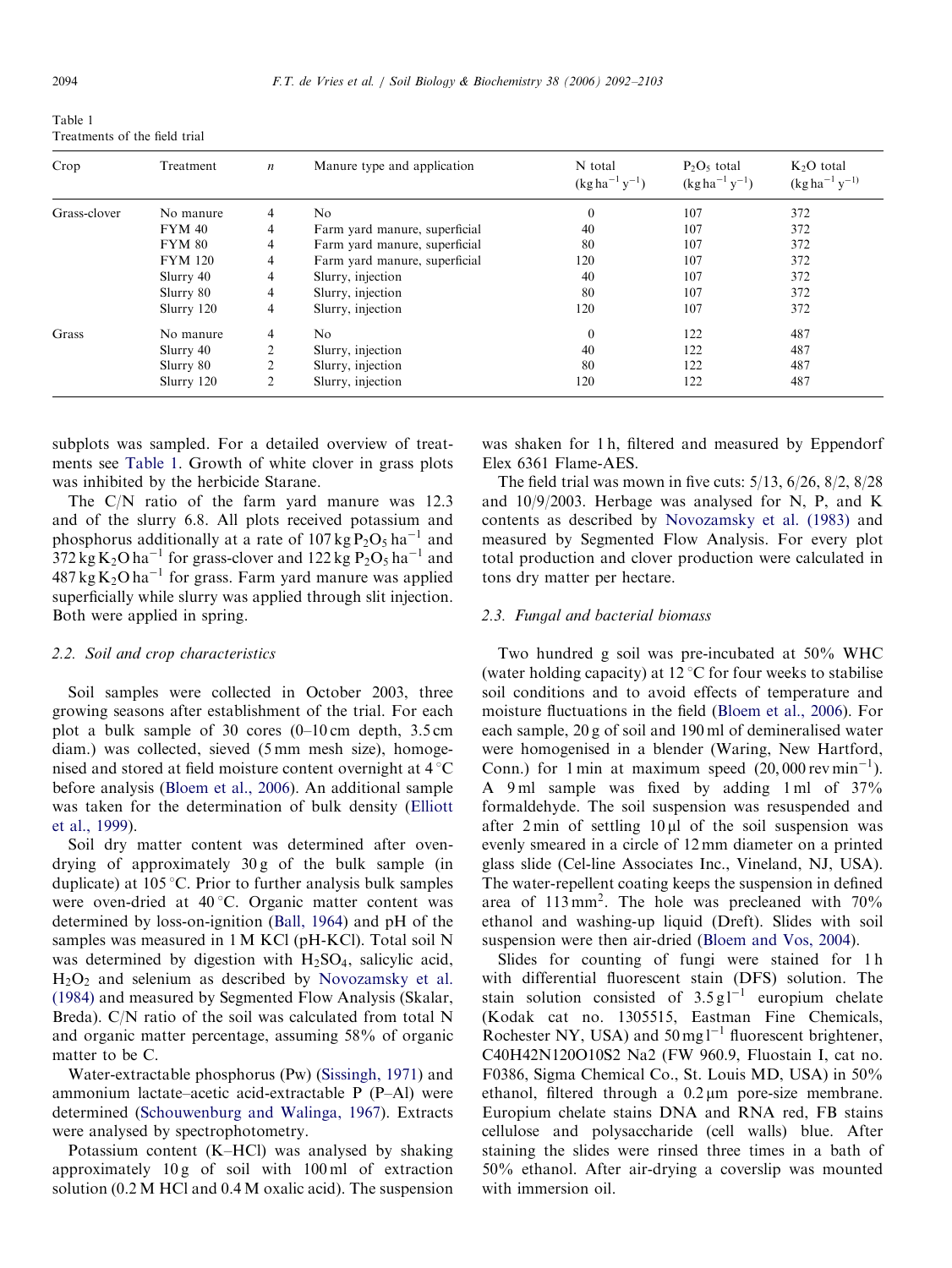Fungi were counted under an epifluorescence microscope at  $400 \times$  magnification. Blue hyphae were assumed to be inactive or dead, red hyphae were assumed active. Unstained (melanin-forming) hyphae were also counted. Hyphal lengths are estimated by counting the number of intersections of hyphae with the lines of a counting grid. Hyphal length ( $\mu$ m grid<sup>-1</sup>) was calculated as  $H = I \pi A/2L$ , where  $I =$  number of intersections per grid,  $A =$  grid area,  $L =$  total length of lines in the counting grid. The total length of fungal hyphae  $F$  (m g<sup>-1</sup> soil) was calculated as  $F = H \times 10^{-6} (A/B)(1/S)$ , where  $H =$  hyphal length,  $A =$ area of the slide covered by sample,  $B = \text{area of the grid}$ and  $S =$  amount of soil on the filter. Biovolumes can be calculated from length  $L$  and width  $W$  using the equation  $V = (\pi/4)W^2(L - W/3)$ . Fungal biomass was calculated assuming a mean hyphal diameter (width) of  $2.5 \mu m$  and a specific carbon content of  $1.3 \times 10^{-13}$  g C  $\mu$ m<sup>-3</sup> [\(Bakken](#page-9-0) [and Olsen, 1983; Veen and Paul, 1979](#page-9-0)).

Slides for counting of bacteria were stained for 30 min with the fluorescent protein dye 5-(4,6-dichlorotriazin-2-yl) aminofluorescein (DTAF). This solution consisted of 2 mg DTAF dissolved in 10 ml buffer solution (0.05 M  $Na<sub>2</sub>HPO<sub>4</sub>$  (7.8 g1<sup>-1</sup>) and 0.85% NaCl (8.5 g1<sup>-1</sup>), adjusted to pH 9), filtered through a  $0.2 \mu m$  pore-size membrane. After staining the slides were rinsed three times with buffer. After air-drying a coverslip was mounted with immersion oil ([Bloem and Vos, 2004](#page-9-0)). On the stained slides, bacterial numbers and cell volumes were measured automatically with a confocal laser-scanning microscope (Leica TCS SP2) combined with image analysis software (Leica Qwin pro) as described by [Bloem et al. \(1995\)](#page-9-0). Bacterial biomass (C) was estimated from the biovolume using a specific carbon content of  $3.1 \times 10^{-13}$  g C  $\mu$ m<sup>-3</sup> [\(Fry, 1990\)](#page-10-0).

Note that the specific carbon content used for bacteria is 2.4 times higher than that used for fungi. This means that our fungal to bacterial biomass ratios based on carbon are 2.4 times lower than ratios based on biovolume [\(Velvis,](#page-10-0) [1997](#page-10-0)).

## 2.4. Bacterial activity

Bacterial growth rate was determined as the incorporation of  $[{}^3H]$ thymidine and  $[{}^{14}C]$ leucine into bacterial DNA and proteins [\(Bloem and Bolhuis, 2006; Michel and Bloem,](#page-9-0) [1993](#page-9-0)). [Methyl- ${}^{3}$ H] Thymidine (925 GBq mmol<sup>-1</sup>) and L- $[U<sup>14</sup>C]$ leucine (11.5 GBq mmol<sup>-1</sup>) were purchased from Amersham Ltd., Amersham, UK. Per sample (tube) we used  $1.5 \mu$ l <sup>14</sup>C leucine,  $2.0 \mu$ l <sup>3</sup>H thymidine and  $16.5 \mu$ l unlabelled thymidine  $(2.35 \text{ mg l}^{-1})$ . This corresponds with  $2 \mu$ M and  $2.78 \text{ kB}$ q <sup>14</sup>C leucine and  $2 \mu$ M and  $74 \text{ kB}$ q <sup>3</sup>H thymidine per tube. Twenty g soil and 95 ml Prescott and James's mineral salt solution (P&J medium, [Prescott and](#page-10-0) [James \(1955\)\)](#page-10-0) were shaken by hand in a bottle for 30 s. Hundred  $\mu$ l of soil suspension was added to 20 $\mu$ l labelled thymidine and leucine in a 13 ml polypropylene centrifuge tube with screw cap. After 1 h incubation the incorporation was stopped by adding 5 ml of 0.3 N NaOH, 25 mM EDTA and 0.1% SDS. Blanks were prepared by adding the extraction mixture immediately after the start of the incubation. Macromolecules (DNA and proteins) were extracted at  $30^{\circ}$ C for 18–20 h (overnight). The suspension was mixed and centrifuged for 40 min at  $5000 \times g$  $(6500 \,\text{rev}\,\text{min}^{-1}$ , outer ring of a rotor for  $16 \times 25 \,\text{ml}$  tubes) at  $25^{\circ}$ C in an MSE high speed 18 centrifuge. The supernatant was aspired in a 13 ml tube and cooled on ice. After 5 min, 1.3 ml ice-cold 1 N HCl and 1.3 ml ice-cold 29% TCA (w/v) were added. The suspension was cooled further for at least 15 min. The precipitated macromolecules (DNA and proteins) were collected on a 0.2 um pore size cellulose nitrate filter (BA 83, Schleicher & Schuell). The filters were washed three times with 5 ml ice-cold 5% TCA. The filters were transferred to glass scintillation vials and 1 ml  $0.1$  N NaOH and 1 ml ethylacetate were added to dissolve macromolecules and filters. Fifteen ml Ready Safe scintillation cocktail (Beckman Instruments, Fullerton, CA, USA) was added and radioactivity was counted in an LKB Wallac 1215 liquid scintillation counter (LKB Instruments, Turku, Finland). Blanks were substracted and the counted dpm were multiplied by 0.0028378 to calculate pmol thymidine incorporated per gram soil per hour, and by 0.07587 to calculate pmol leucine incorporated per gram soil per hour.

## 2.5. N leaching

Two ceramic cup samplers were placed in each field plot at a depth of 30 cm below the soil surface. A weather station was situated on the farm and meteorological data were obtained daily from the KNMI (Royal Dutch Meteorological Institute) website. The cups were sampled after 50 mm of precipitation during January and February 2004. Pore water samples were analysed for  $NO_3^-$  and  $NH_4^+$ using Segmented Flow Analysis [\(Houba et al., 2000\)](#page-10-0).

N leaching was calculated by multiplying the average concentration of two sampling dates with the precipitation surplus in the period in between ([De Vos and Assink, 2004;](#page-9-0) [Smit et al., 2004\)](#page-9-0).

## 2.6. Partial N balance

A partial N balance (IN–OUT) was calculated for each plot. Inputs of the budget were: fertiliser,  $N_2$  fixation and atmospheric deposition. Biological  $N_2$  fixation by Rhizobium in symbiosis with white clover was estimated using the formula given by [Carlsson and Huss-Danell \(2003\).](#page-9-0) Atmospheric deposition was assumed to be  $50 \text{ kg ha}^{-1}$  for the eastern part of The Netherlands [\(Aarts et al., 2000\)](#page-9-0). Output of the budget was crop yield. Unknown items were leaching and gaseous losses.

# 2.7. Statistical analysis

Statistical analysis was carried out using the statistical package SPSS (SPSS Inc., Chicago, IL).  $F/B$  ratio was transformed using the arcsine square root to meet the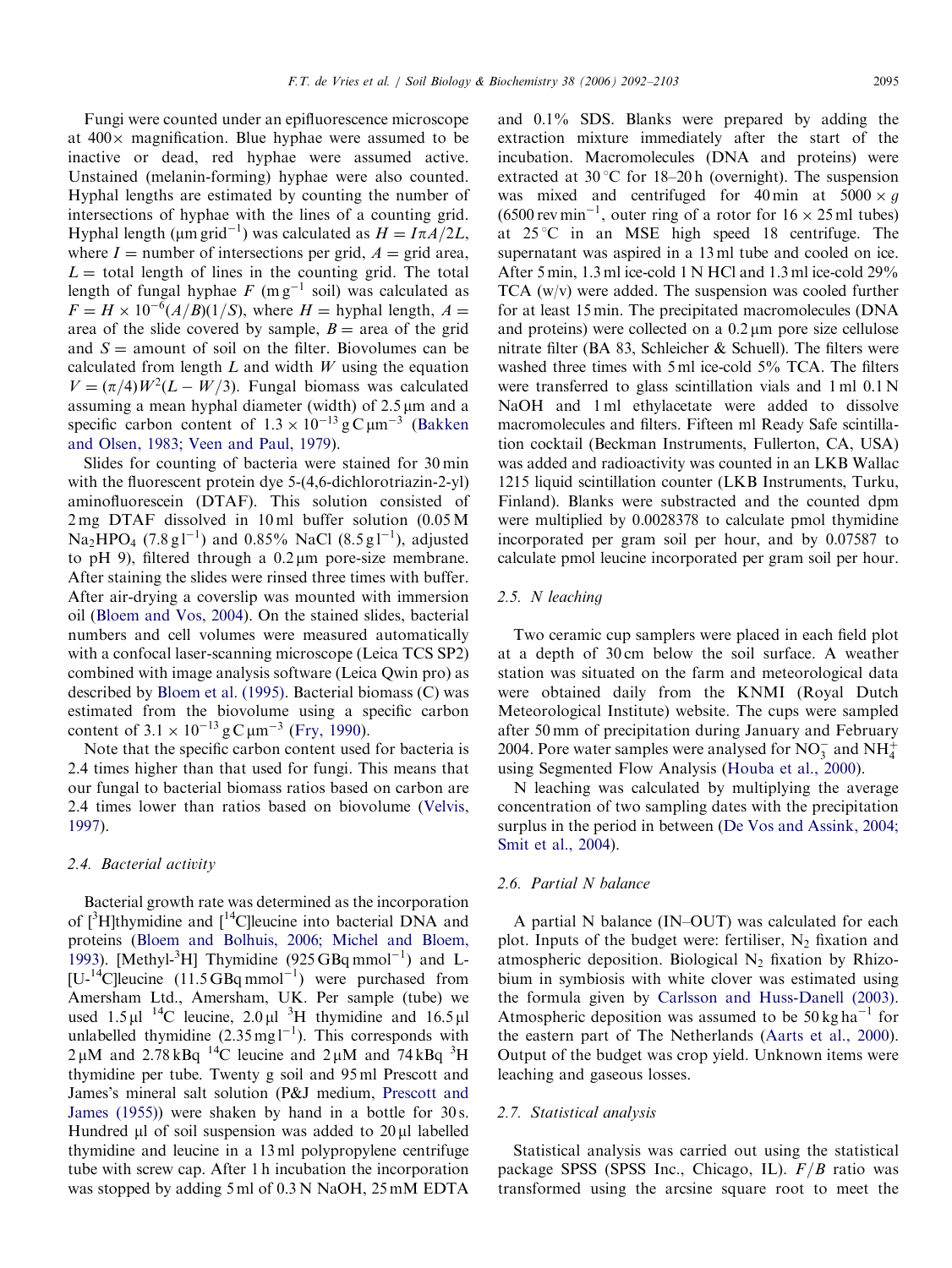requirements of normality and homogeneity of variances. Stepwise forward multiple linear regression analysis was used to elucidate relationships of soil characteristics and management with microbial biomass and activity.

Treatment effects on microbial parameters were analysed by a two-way ANOVA, because the layout of the trial did not permit the comparison of the seven manure treatments. The factors were manure type (no manure, farmyard manure and slurry) and N application rate (0, 40, 80 and  $120 \text{ kg} \text{N} \text{ha}^{-1}$ ). This was done for grass-clover and grass separately because degrees of freedom were insufficient for a three-way ANOVA with crop, manure type and N application rate. These analyses were followed by Tukey's test to detect differences between treatments. Differences between grass-clover and grass, and between the control and slurry for grass, were analysed using T-tests.

### 3. Results

### 3.1. Soil and crop characteristics

pH values in the trial ranged from 4.4 to 4.8, being significantly lower in grass-clover treatments than in grass (Table 2). In grass-clover pH increased with increasing N application rate and this tendency could also be seen in grass. Plots receiving farm yard manure had a higher pH than no manure in grass-clover; slurry had a higher pH than no manure in grass.

In grass the soil  $C/N$  ratio was higher in the plots with no manure than in the slurry treatments (Table 2). Though not significantly different, organic matter content was higher in grass-clover than in grass, and tended to increase with the application rate of (N) fertilisation. Although soil C/N

| Table 2                             |  |  |
|-------------------------------------|--|--|
| Soil characteristics and yield data |  |  |

ratios did not differ significantly between grass-clover and grass, N content in the removed crop (aboveground) did. Total production and N yield were higher in grass-clover than in grass, but showed no relation with N application rate and fertiliser type.

Soil potassium contents in the trial ranged from 71 to  $270 \,\text{mg}\,\text{K}_2\text{O} 100 \,\text{g}^{-1}$  and were classified as "sufficient" to "very high" according to Dutch standards [\(Evers et al.,](#page-10-0) [2000\)](#page-10-0). In grass-clover the potassium content was significantly affected by manure type and N application level. Slurry had lower potassium content than no manure and farm yard manure treatments. N application level did not have a consistent effect.

The average values of Pw and P–Al for all fields were, respectively,  $19 \pm 5$  and  $43 \pm 8$  mg  $P_2O_5 100 g^{-1}$ , which are classified as "sufficient". Total soil N was  $2.3 \pm 0.3$  mg kg<sup>-1</sup>. Bulk density was higher in the no manure treatments than in the other treatments and ranged from 1.40 to  $1.58 \text{ g cm}^{-3}$ . Dry matter percentage of the entire field was  $85 \pm 2$ .

# 3.2. Microbial biomass and activity

On average, fungal biomass constituted  $25 \pm 7\%$  of the total microbial biomass in the field trial and ranged from 19.2 to  $46.0 \,\mu g \,\text{C} \,\text{g}^{-1}$ . Bacterial biomass was  $81.0 \pm$  $16.1 \,\mu g \,C \,g^{-1}$  for the entire field and thymidine and leucine incorporation averaged, respectively,  $14.4 \pm 4.9$ and  $277.6 \pm 55.9$  pmol g<sup>-1</sup> h<sup>-1</sup> for all treatments together. The  $F/B$  biomass ratio varied between 0.25 and 0.46.

Fungal and bacterial biomass, bacterial activity and the  $F/B$  ratio were significantly affected by management and soil properties.

| Crop         | Treatment        | $\boldsymbol{n}$ | pH               | Soil C/N<br>ratio | Organic<br>matter $(\% )$ | Clover production<br>$(\text{tons dm ha}^{-1})$ | Total production<br>$(\text{tons dm ha}^{-1})$ | N yield in crop<br>$(kg ha^{-1})$ |
|--------------|------------------|------------------|------------------|-------------------|---------------------------|-------------------------------------------------|------------------------------------------------|-----------------------------------|
| Grass-clover | $\boldsymbol{0}$ | $\overline{4}$   | 4.4 <sup>a</sup> | 12.8              | $5.2^{ab}$                | 5.5                                             | 10.7                                           | 314                               |
|              | 40               | 8                | 4.4 <sup>a</sup> | 13.1              | 5.1 <sup>a</sup>          | 5.8                                             | 11.0                                           | 319                               |
|              | 80               | 8                | $4.5^{ab}$       | 13.3              | $5.2^{ab}$                | 5.5                                             | 10.7                                           | 314                               |
|              | 120              | 8                | 4.6 <sup>b</sup> | 13.0              | 5.4 <sup>b</sup>          | 5.9                                             | 11.4                                           | 331                               |
|              | No manure        | $\overline{4}$   | 4.4 <sup>a</sup> | 12.8              | 5.2                       | 5.5                                             | 10.9                                           | 314                               |
|              | <b>FYM</b>       | 12               | $4.5^{b}$        | 12.9              | 5.3                       | 5.7                                             | 10.9                                           | 321                               |
|              | Slurry           | 12               | $4.5^{ab}$       | 13.3              | 5.1                       | 5.8                                             | 11.2                                           | 322                               |
| Grass        | $\boldsymbol{0}$ | 4                | 4.6              | 14.8              | 5.0                       | 1.1                                             | 6.3                                            | 136                               |
|              | 40               | $\overline{2}$   | 4.8              | 12.0              | 5.0                       | 1.0                                             | 7.3                                            | 150                               |
|              | 80               | $\overline{2}$   | 4.8              | 14.0              | 5.1                       | 1.4                                             | 8.1                                            | 169                               |
|              | 120              | $\overline{2}$   | 4.8              | 13.0              | 5.1                       | 0.1                                             | 6.6                                            | 130                               |
|              | No manure        | 4                | 4.6 <sup>a</sup> | 14.8 <sup>a</sup> | 5.0                       | 1.1                                             | 6.3                                            | 135                               |
|              | Slurry           | 6                | 4.8 <sup>b</sup> | 13.0 <sup>b</sup> | 5.1                       | 0.8                                             | 7.4                                            | 150                               |
| Crop effect  |                  |                  | $**$             |                   |                           | $***$                                           | $***$                                          | $***$                             |

Values denoted with the same letter are not significantly different (Tukey's post hoc test,  $P<0.05$  or T-test,  $P<0.05$ ). Comparisons were made for N application rates and manure types separately. Asterisks in the crop effect row indicate significant differences (T-test,  $*P<0.05$ ,  $*P<0.01$ ) between grassclover and grass.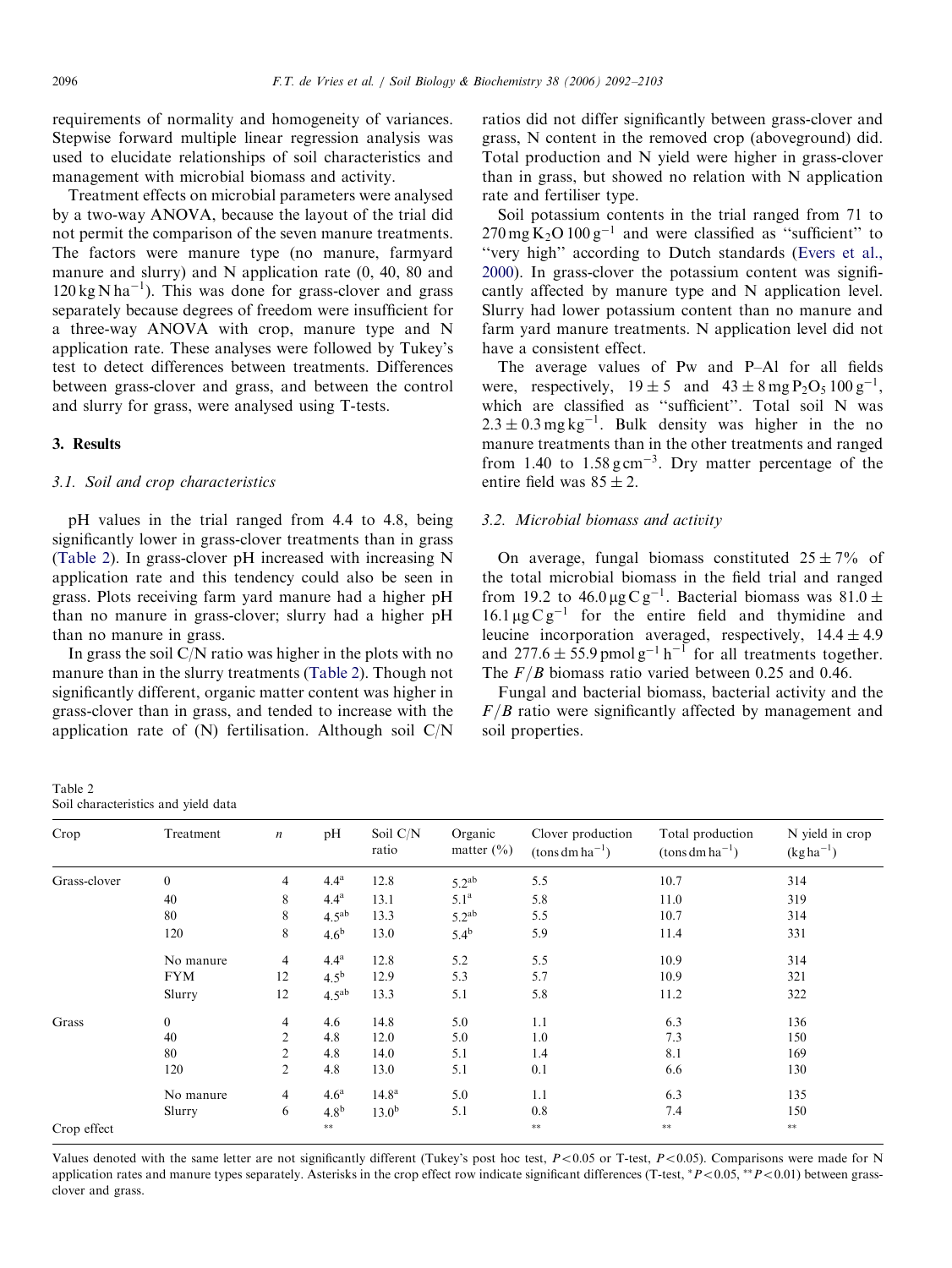# <span id="page-5-0"></span>3.2.1. Management effects

3.2.1.1. Crop. The differences between grass and grassclover treatments were large and highly significant. Fungal biomass in grass treatments was almost two-fold higher than in grass-clover treatments  $(38.6 \pm 9.8 \text{ vs.})$  $25.2 \pm 7.2 \,\mu$ g C g<sup>-1</sup>, T-test, *P*<0.001) (Fig. 1). Also bacterial biomass, which was  $94.4 \pm 14.2 \,\mu g \,\mathrm{C} \,\mathrm{g}^{-1}$  in grass and 79.1  $\pm$  14.2 µg C g<sup>-1</sup> in grass-clover, and total microbial



Fig. 1. Fungal and bacterial biomass and  $F/B$  ratio for nitrogen level and manure type (No = no manure, FYM = farm yard manure) in grass-clover (top) and grass (bottom). Mean values  $\pm$  SE are shown.

Table 3 Thymidine and leucine incorporation for crop, N application rate and manure type

| Crop         | Treatment      | n  | Thymidine incorporation<br>$(pmol g^{-1} h^{-1})$ | Leucine incorporation<br>$(pmol g^{-1} h^{-1})$ |
|--------------|----------------|----|---------------------------------------------------|-------------------------------------------------|
| Grass-clover | $\theta$       | 4  | $10^a$                                            | 236 <sup>a</sup>                                |
|              | 40             | 8  | $11^{ab}$                                         | 237 <sup>a</sup>                                |
|              | 80             | 8  | $14^{ab}$                                         | $268^{ab}$                                      |
|              | 120            | 8  | 16 <sup>b</sup>                                   | 307 <sup>b</sup>                                |
|              | No manure      | 4  | $10^{\rm a}$                                      | 236                                             |
|              | <b>FYM</b>     | 12 | $13^{ab}$                                         | 260                                             |
|              | Slurry         | 12 | $15^{\rm b}$                                      | 281                                             |
| Grass        | $\overline{0}$ | 4  | 14                                                | 266                                             |
|              | 40             | ◠  | 15                                                | 295                                             |
|              | 80             |    | 19                                                | 340                                             |
|              | 120            | 2  | 25                                                | 387                                             |
|              | No manure      | 4  | 15                                                | $266^a$                                         |
|              | Slurry         | 6  | 19                                                | 340 <sup>b</sup>                                |

Values denoted with the same letter are not significantly different (Tukey's post hoc test,  $P < 0.05$  or T-test,  $P < 0.05$ ). Comparisons were made for N application rates and manure types separately.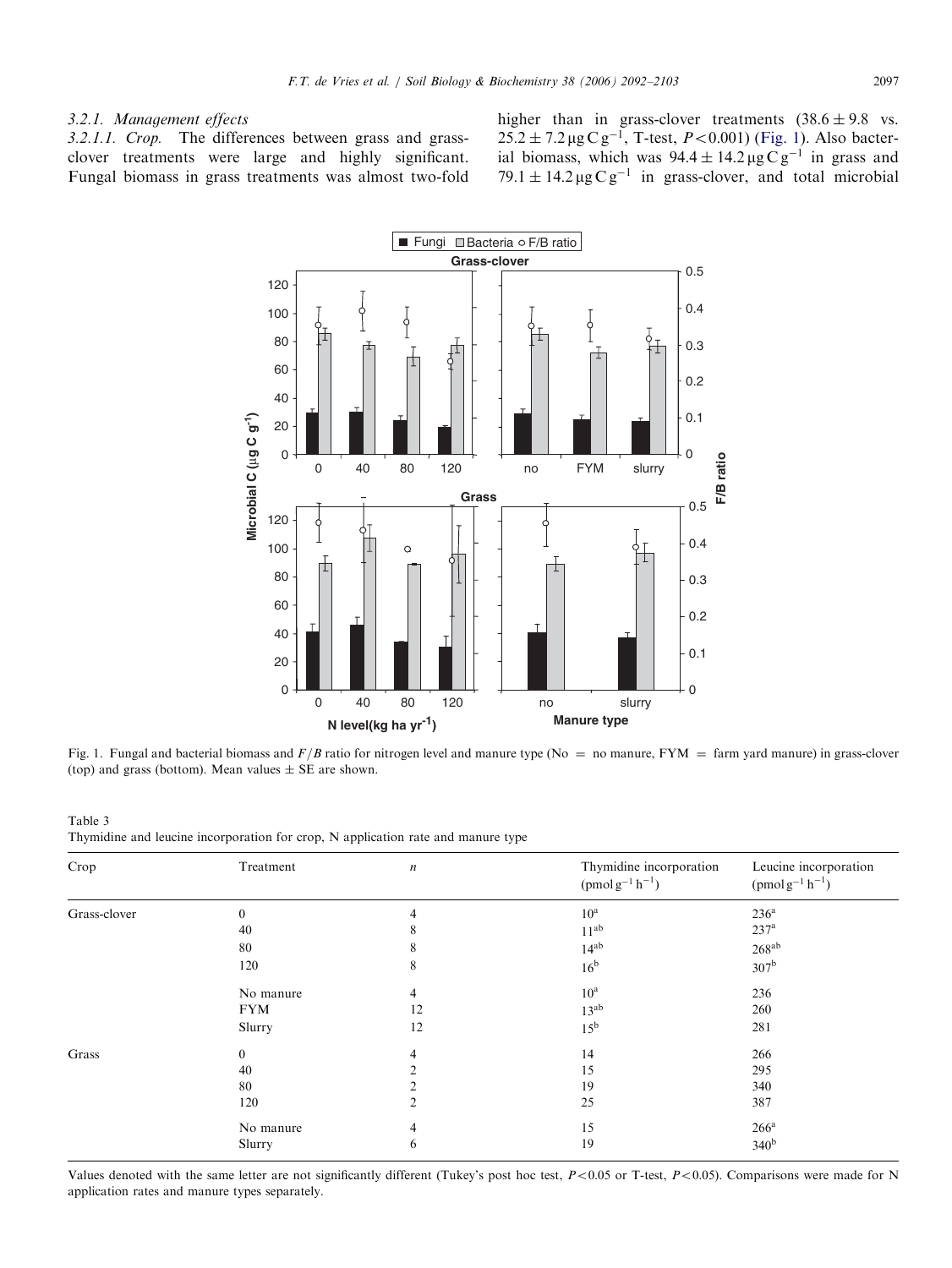<span id="page-6-0"></span>biomass were significantly higher in grass (T-test,  $P =$ 0.007 and  $P < 0.001$ , respectively). This could also been seen for the  $F/B$  biomass ratio, which was 0.34 overall for grass-clover and 0.42 for grass (T-test,  $P = 0.022$ ).

Regression of the  $F/B$  ratio with clover production resulted in a weak but significant negative relationship  $(R^2 = 0.12, P = 0.035).$ 

3.2.1.2. N application rate. Increasing N application rates reduced the total amount of fungi in the grass-clover treatments (ANOVA,  $P = 0.014$ ; [Fig. 1](#page-5-0)). The 0 and  $40 \text{ kg N} \text{ ha}^{-1}$  treatments had a significantly higher amount of fungi than the  $120 \text{ kg} \text{ N} \text{ ha}^{-1}$  treatment. In the grass treatments this trend could also be seen but was not statistically significant (Fig. [1](#page-5-0)). The amount of active fungi followed the same trend (data not shown), but without significant differences. No significant effect of N application rate was found on bacterial biomass. For grass-clover thymidine and leucine incorporation were highest in the  $120 \text{ kg N} \text{ ha}^{-1}$  treatment (ANOVA,  $P = 0.027$  and  $P =$ 0:007 respectively, [Table 3](#page-5-0)). N application rate had a significant negative main effect on the  $F/B$  biomass ratio  $(P = 0.034)$ .

3.2.1.3. Manure type. There was no effect of manure type on fungal and bacterial biomass ([Fig. 1](#page-5-0)). For grass-clover an interaction-effect was seen of N application rate and manure type on fungal biomass and  $F/B$  ratio ( $P = 0.025$ ).

# 3.2.2. Relations with soil characteristics

3.2.2.1. pH. The  $F/B$  biomass ratio decreased with increasing pH for grass-clover and grass separately (Fig. 2). Thymidine and leucine incorporation both had a significant positive relationship with pH. When these regressions were separated for grass-clover and grass significant relationships were found for thymidine incorporation ( $R^2 = 0.42$ ,  $P < 0.001$  and  $R^2 = 0.60$ ,  $P = 0.008$ ) as well as for leucine incorporation ( $R^2 = 0.47$ ,  $P < 0.001$ ) and  $R^2 = 0.74$ ,  $P = 0.001$ , Fig. 2).

3.2.2.2. Organic matter quality and quantity. No significant relationship with microbial biomass or  $F/B$  ratio was found for C/N ratio and organic matter percentage. Neither thymidine nor leucine incorporation and  $CO<sub>2</sub>$ evolution showed any relationship with organic matter characteristics.

### 3.3. N leaching

The N leaching in grass-clover treatments was significantly higher than in grass (T-test,  $P < 0.001$ , [Fig. 3\)](#page-7-0). Multiple regression analysis with management and soil characteristics (N application rate, manure type, clover production, C/N ratio, pH, organic matter percentage, fungal and bacterial biomass) pointed out that pH and N application rate determined leaching  $(R^2 = 0.53, P < 0.001)$ . Leaching increased with higher N application rates and



Fig. 2. Relationship between leucine incorporation,  $F/B$  ratio and pH for grass-clover and grass. Markers represent observations, lines represent regressions, for grass-clover (dashed,  $P = 0.025$ ) and for grass (solid,  $P = 0.021$ .

decreasing pH-values. No correlation with fungal biomass or  $F/B$  ratio was found when all single observations were used separately. This was caused by the large variation of the fungal biomass. However, when regression was performed with the means of treatments a negative relationship with fungal biomass was revealed ([Fig. 4](#page-8-0)).

## 3.4. Partial N balance

N application rate had a significant main effect on the partial N balance (ANOVA,  $P < 0.001$ ). The partial N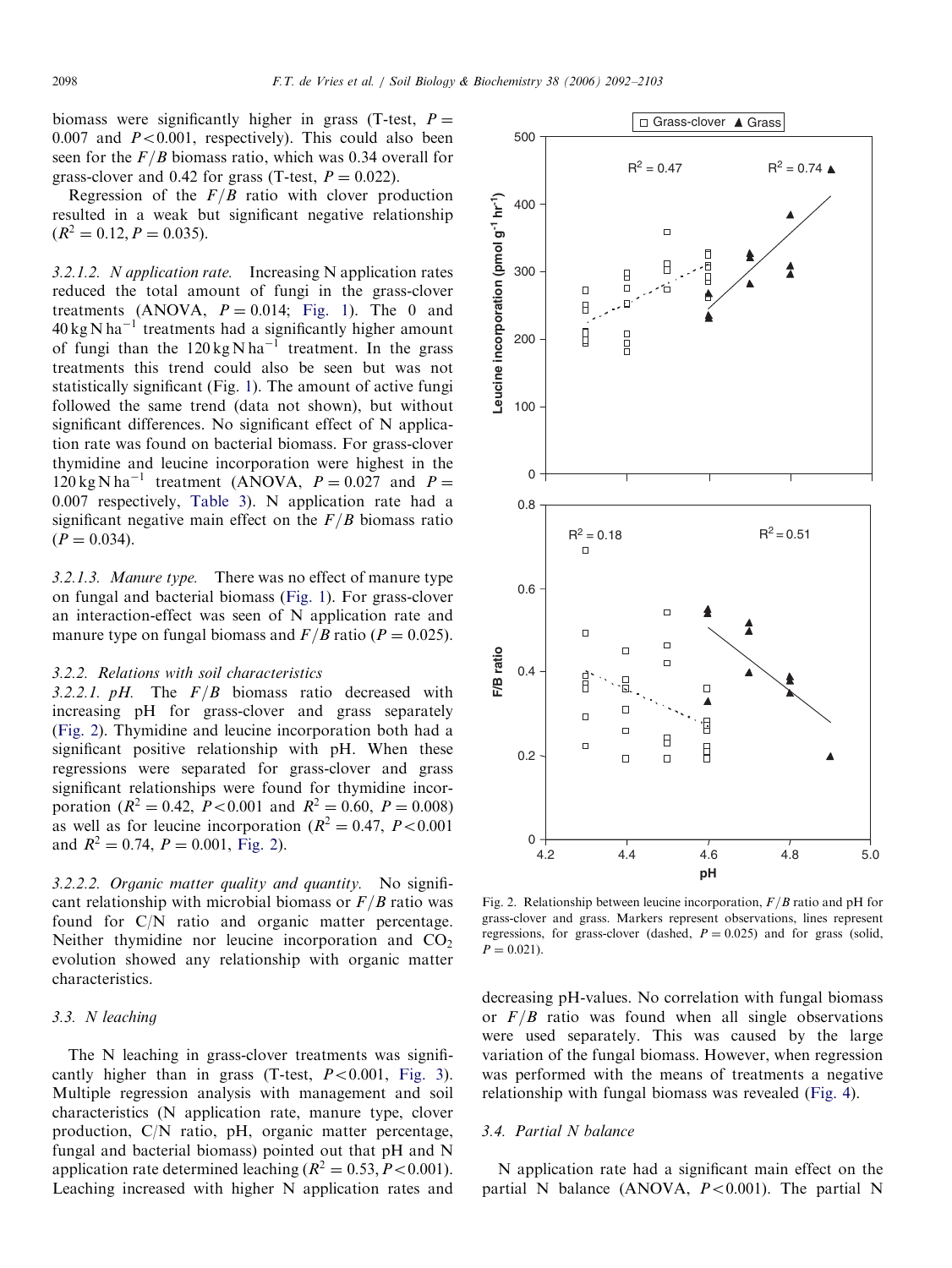<span id="page-7-0"></span>

Fig. 3. Nitrogen leaching between January 16 and February 17 at a depth of 30 cm in grass-clover and grass, for manure type (No = no manure, FYM  $=$  farm yard manure) and nitrogen level. Mean values  $\pm$  SE are shown.

balance was negative at the lowest N application rates (0 and 40 kg ha<sup>-1</sup>), and positive at high N application rates  $(80 \text{ and } 120 \text{ kg ha}^{-1})$ . Stepwise multiple regression analysis included N application rate and pH  $(R^2 = 0.82, P < 0.001)$ , in which the partial N balance was higher with increasing N application rate and pH. No correlation was found for partial N balance with N leaching. Regressions with fungal biomass and  $F/B$  ratio both resulted in a weak, significant negative relationship ( $R^2 = 0.12, P = 0.034$  and  $R^2 = 0.11, P = 0.040$ , respectively). When regression was done with means for treatments of the partial N balance with fungal biomass a significant negative relationship with a higher correlation coefficient was the result [\(Fig. 4\)](#page-8-0). Here, treatments were not split up for grass-clover and grass as no crop effect was present on the N balance.

## 4. Discussion

The bacterial biomasses we found were somewhat lower than [Bloem and Breure \(2003\)](#page-9-0) found in grasslands, but twice as high as the biomasses [Van der Wal et al. \(2006\)](#page-10-0) found in agricultural sites, ex-arable fields and heathlands. The fungal biomasses we found were comparable with biomasses found by Van der Wal et al., which, in combination with our higher bacterial biomasses, resulted in lower  $F/B$  biomass ratios in our fields. [Bittman et al.](#page-9-0) [\(2005\)](#page-9-0) found higher  $F/B$  ratios in grass swards, which was mainly caused by higher fungal biomass. It should be noted that factors used for converting bacterial numbers and hyphal lengths into biomass-values differed from ours. Often measures of fungal and bacterial biomass are made using phospholipid fatty acid analysis [\(Bardgett et al.,](#page-9-0) 1996; Frostegard and Bååth, 1996).  $F/B$  ratios are then expressed as fungal PLFA/bacterial PLFA. Because of all the different methods and conversion factors for calculating  $F/B$  ratios, it is questionable to compare different studies.

In this study, fungal and bacterial biomass and the  $F/B$ ratio showed remarkably quick responses to changes in management and fertiliser regime. Already within three growing seasons after the start of the experiment fungi responded to crop and to N application rates.

In line with our first hypothesis, the  $F/B$  ratio decreased with increasing N application rate. This was mainly caused by a decrease of fungal biomass, while bacterial biomass remained approximately constant with increasing N application rate ([Fig. 1\)](#page-5-0). Both fungal and bacterial biomasses were lower under grass-clover than under grass.

In contrast to our hypothesis, manure type did not seem to be of much importance for determining  $F/B$  ratio and microbial biomass. Probably, the C/N ratios of the two manure types, 6.8 for slurry vs. 12.3 for farmyard manure, were not high enough to enhance fungi. Organic matter that has been reported to stimulate fungal growth had C/N ratios of 20 or higher [\(Vinten et al., 2002](#page-10-0)). Moreover, it often takes much longer than two years (decades) before changes in manure type have clear effects on soil organic matter quality and soil organisms ([Bloem et al., 1997;](#page-9-0) Mäder et al., 2000; Bloem et al., 2004). Furthermore, the knives of the slit-injector may have been to far apart (20 cm) to have a detrimental effect on mycelial networks.

The presence of white clover had a negative effect on fungal biomass and  $F/B$  ratio. This result seems to be in contrast with reports on a higher arbuscular mycorrhizal colonisation in clover than in grass ([Ryan and Ash, 1999;](#page-10-0) [Zhu et al., 2000\)](#page-10-0). This was attributed to the finer branched root system and root hairs of grass, which makes it less dependent on mycorrhizal fungi. [Gamper et al. \(2004\),](#page-10-0) however, found higher levels of colonisation in ryegrass compared to white clover. It should be recognised that a higher level of colonisation (expressed as percentage of root length infected) does not necessarily mean also a higher biomass of mycorrhizal hyphae per gram of soil. Moreover, we do not know which fraction of the total fungal biomass consists of mycorrhizas and which fraction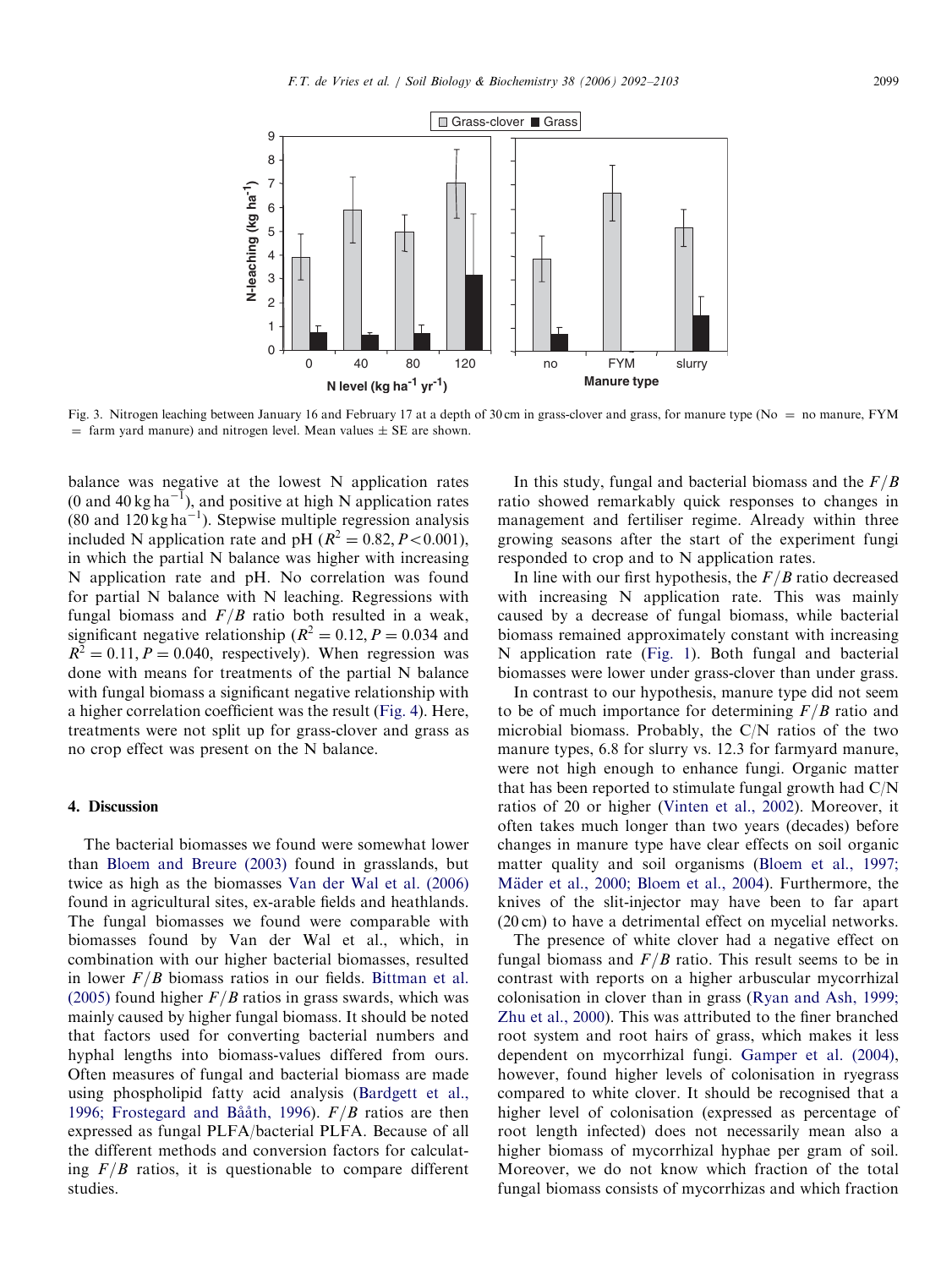<span id="page-8-0"></span>

Fig. 4. Relationship between means of leaching and partial N balance and fungal biomass. Markers indicate means per treatment (see [Table 1](#page-2-0)). Bars represent standard deviations, dashed lines represent regression with means (upper graph  $P = 0.006$ , lower graph  $P = 0.03$ ).

consists of saprophytic fungi. Not only fungal biomass but also bacterial biomass and activity were greater under grass than under grass-clover [\(Fig. 1,](#page-5-0) [Table 3\)](#page-5-0). This might be a consequence simply of the denser root system, and thus higher rhizosphere/bulk soil ratio, of perennial ryegrass compared to white clover [\(Schortemeyer et al., 1997\)](#page-10-0). However, white clover has a much higher ammonium exudation than perennial ryegrass [\(Paynel and Cliquet,](#page-10-0) [2003\)](#page-10-0) which theoretically might affect fungal abundance

negatively and bacterial biomass positively. However, [Breland and Bakken \(1991\)](#page-9-0) did not find any profound effect of plant species on microbial immobilisation of carbon and nitrate in the rhizosphere.

Although grass-clover mixtures have been reported to have a higher aboveground production ([Elgersma and](#page-10-0) [Hassink, 1997\)](#page-10-0), as could also be seen in this study, this did not increase the amount of soil organic matter in the two years the experiment had lasted. Clover can change the C/N ratio of the soil organic matter because the litter has a lower C/N ratio compared to grass [\(Neergaard et al.,](#page-10-0) [2002\)](#page-10-0). We did not find a lower C/N ratio of the soil organic matter in grass-clover treatments compared to grass treatments, but the N content of the removed crop was higher in grass-clover than in grass. This implies that the difference in fungal biomass between grass and grass-clover might be attributed to the difference in litter quality.

If more nitrogen in root exudates or litter from white clover suppresses the amount of fungi, this does not explain why bacteria were less abundant in grass-clover than in grass. Some unknown effects of exudates of grass or clover might be involved.

Despite the narrow pH range in our experiment, we found that the  $F/B$  biomass ratio decreased with increasing pH [\(Fig. 2](#page-6-0)). This was caused by an increasing bacterial biomass rather than a decreasing fungal biomass. These results were consistent with other reports. Fungi can stand low pH better than bacteria ([Swift et al., 1979\)](#page-10-0). [Bardgett](#page-9-0) [et al. \(1993\)](#page-9-0) reported an increase in the amount of total mycelium with increasing acidity. Also, effects of pH on the fungal-to-bacterial substrate induced respiration were reported: the respiratory activity of fungi increased with acidification, while that of bacteria decreased ([Blagodats](#page-9-0)[kaya and Anderson, 1998](#page-9-0)). Bååth and Anderson (2003) reported a decreasing  $F/B$  respiration ratio with increasing pH, but a slightly increasing  $F/B$  biomass ratio (using PLFA technique). Bacterial activity increased with increasing pH, as has been reported several times (Bååth, 1996, [1998;](#page-9-0) Bååth et al., 1995; [Pennanen et al., 1998](#page-10-0)).

N leaching was higher in grass-clover than in grass, while fungal biomass was higher in grass. No clear relationship was found for leaching and fungal biomass when single observations were used, but regression analysis with means of treatments resulted in a negative relationship. Also, when analysed in the same way, means of partial N balance showed a relationship with means of fungal biomass (Fig. 4). A higher fungal biomass thus indicates a system with lower N fertilisation, which results in a more negative partial N balance (or smaller N surplus) and a lower N leaching potential.

However, a causal relationship cannot be drawn from these results. A field with a higher fungal biomass does not necessarily coincide with a low N leaching potential. Leaching and the partial N balance were not correlated indicating that processes unaccounted for, such as volatilisation and denitrification were of differential importance across the treatments. A complete N balance is needed to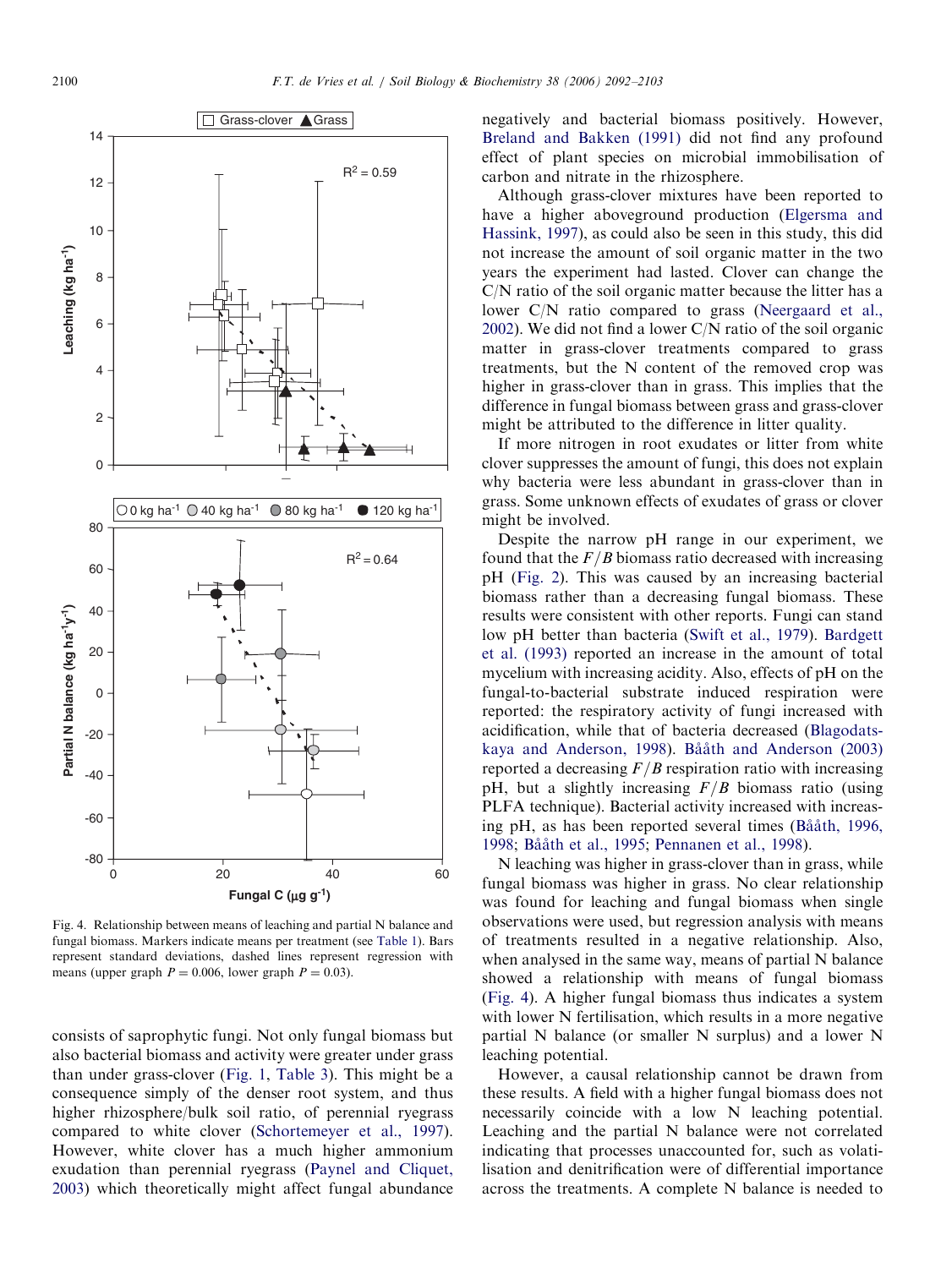<span id="page-9-0"></span>explain the relationships between fungal biomass,  $F/B$ ratio and N leaching. Our results in general support the suggestion that the  $F/B$  ratio is indicative for a sustainable system with lower N losses, but more observations are needed to confirm the relationship between  $F/B$  ratio and sustainability.

## Acknowledgements

We thank An Vos, Meint Veninga and Popko Bolhuis for technical assistance. We thank Thom Kuyper, Ron de Goede, Kor Zwart and Annemieke Smit for support and helpful discussions. Ellen Heeres and the staff of Aver Heino made it possible to use the field trial.

#### References

- Aarts, H.F.M., Habekotte, B., van Keulen, H., 2000. Nitrogen (N) management in the 'De Marke' dairy farming system. Nutrient Cycling in Agroecosystems 56, 231–240.
- Alexander, M., 1977. Introduction to Soil Microbiology. Wiley, New York.
- Anderson, J.P.E., Domsch, K.H., 1975. Measurement of bacterial and fungal contributions to respiration of selected agricultural and forest soils. Canadian Journal of Microbiology 21, 314–322.
- Bååth, E., 1996. Adaptation of soil bacterial communities to prevailing pH in different soils. FEMS Microbiology Ecology 19, 227–237.
- Bååth, E., 1998. Growth rates of bacterial communities in soils at varying pH: a comparison of the thymidine and leucine incorporation techniques. Microbial Ecology 36, 316–327.
- Bååth, E., Anderson, T.-H., 2003. Comparison of soil fungal/bacterial ratios in a pH gradient using physiological and PLFA-based techniques. Soil Biology and Biochemistry 35, 955–963.
- Bååth, E., Frostegard, A., Pennanen, T., Fritze, H., 1995. Microbial community structure and pH response in relation to soil organic matter quality in wood-ash fertilized, clear-cut or burned coniferous forest soils. Soil Biology and Biochemistry 27, 229–240.
- Bailey, V.L., Smith, J.L., Bolton Jr., H., 2002. Fungal-to-bacterial ratios in soils investigated for enhanced C sequestration. Soil Biology and Biochemistry 34, 997–1007.
- Bakken, L.R., Olsen, R.A., 1983. Buoyant densities and dry-matter contents of microorganisms: conversion of a measured biovolume into biomass Bacteria and fungi from soil. Applied and Environmental Microbiology 45, 1188–1195.
- Ball, D.F., 1964. Loss-on-ignition as estimate of organic matter  $+$  organic carbon in non-calcareous soils. Journal of Soil Science 15, 84.
- Bardgett, R.D., McAlister, E., 1999. The measurement of soil fungal: bacterial biomass ratios as an indicator of ecosystem self-regulation in temperate meadow grasslands. Biology and Fertility of Soils 29, 282–290.
- Bardgett, R.D., Frankland, J.C., Whittaker, J.B., 1993. The effects of agricultural management on the soil biota of some upland grasslands. Agriculture Ecosystems and Environment 45, 25–45.
- Bardgett, R.D., Hobbs, P.J., Frostegard, A., 1996. Changes in soil fungal: bacterial biomass ratios following reductions in the intensity of management of an upland grassland. Biology and Fertility of Soils 22, 261–264.
- Bardgett, R.D., Leemans, D.K., Cook, R., Hobbs, P.J., 1997. Seasonality of the soil biota of grazed and ungrazed hill grasslands. Soil Biology and Biochemistry 29, 1285–1294.
- Bardgett, R.D., Lovell, R.D., Hobbs, P.J., Jarvis, S.C., 1999a. Seasonal changes in soil microbial communities along a fertility gradient of temperate grasslands. Soil Biology and Biochemistry 31, 1021–1030.
- Bardgett, R.D., Mawdsley, J.L., Edwards, S., Hobbs, P.J., Rodwell, J.S., Davies, W.J., 1999b. Plant species and nitrogen effects on soil

biological properties of temperate upland grasslands. Functional Ecology 13, 650–660.

- Beare, M.H., Parmelee, R.W., Hendrix, P.F., Cheng, W., 1992. Microbial and faunal interactions and effects on litter nitrogen and decomposition in agroecosystems. Ecological Monographs 62, 569–591.
- Beare, M.H., Hus, S., Coleman, D.C., Hendrix, P.F., 1997. Influences of mycelial fungi on soil aggregation and organic matter storage in conventional and no-tillage soils. Applied Soil Ecology 5, 211–219.
- Bittman, S., Forge, T.A., Kowalenko, C.G., 2005. Responses of the bacterial and fungal biomass in a grassland soil to multi-year applications of dairy manure slurry and fertilizer. Soil Biology and Biochemistry 37, 613–623.
- Blagodatskaya, E.V., Anderson, T.H., 1998. Interactive effects of pH and substrate quality on the fungal-to-bacterial ratio and  $qCO<sub>2</sub>$  of microbial communities in forest soils. Soil Biology and Biochemistry 30, 1269–1274.
- Bloem, J., Breure, A.M., 2003. Microbial indicators. In: Markert, B.A., et al. (Eds.), Bioindicators/Biomonitors—Principles, Assessment, Concepts. Elsevier, Amsterdam, pp. 259–282.
- Bloem, J., Bolhuis, P.R., 2006. Thymidine and leucine incorporation to assess bacterial growth rate. In: Bloem, J., et al. (Eds.), Microbiological Methods for Assessing Soil Quality. CABI, Wallingford, UK.
- Bloem, J., Vos, A., 2004. Fluorescent staining of microbes for total direct counts. In: Kowalchuk, G., et al. (Eds.), Molecular Microbial Ecology Manual. Kluwer Academic Publishers, Dordrecht, The Netherlands.
- Bloem, J., Lebbink, G., Zwart, K.B., Bouwman, L.A., Burgers, S.L.G.E., De, V.J.A., De, R.P.C., 1994. Dynamics of microorganisms, microbivores and nitrogen mineralisation in winter wheat fields under conventional and integrated management. Agriculture, Ecosystems and Environment 51, 129–143.
- Bloem, J., Veninga, M., Shepherd, J., 1995. Fully automatic determination of soil bacterium numbers, cell volumes, and frequencies of dividing cells by confocal laser scanning microscopy and image analysis. Applied and Environmental Microbiology 61, 926–936.
- Bloem, J., De Ruiter, P.C., Bouwman, L.A., 1997. Soil food webs and nutrient cycling in agroecosystems. In: van Elsas, J.D., et al. (Eds.), Modern Soil Microbiology. Marcel Dekker, Inc., New York, pp. 245–278.
- Bloem, J., Schouten, T., Didden, W., Jagers op Akkerhuis, G., Keidel, H., Rutgers, M., Breure, T., 2004. Measuring soil biodiversity: experiences, impediments and research needs. In: Francaviglia, R. (Ed.), OECD Expert Meeting on Soil Erosion and Soil Biodiversity Indicators, Rome, Italy.
- Bloem, J., Schouten, A.J., Sorensen, S.J., Rutgers, M., Van der Werf, A., Breure, A.M., 2006. Monitoring and evaluating soil quality. In: Bloem, J., et al. (Eds.), Microbiological Methods for Assessing Soil Quality. CABI, Wallingford, UK.
- Breland, T.A., Bakken, L.R., 1991. Microbial-growth and nitrogen immobilization in the root zone of barley (Hodeum vulgare L), Italian Ryegrass (Lolium multiflorum Lam), and white clover (Trifolium repens L). Biology and Fertility of Soils 12, 154–160.
- Carlsson, G., Huss-Danell, K., 2003. Nitrogen fixation in perennial forage legumes in the field. Plant and Soil 253, 353–372.
- De Ruiter, P.C., Van Veen, J.A., Moore, J.C., Brussaard, L., Hunt, H.W., 1993. Calculation of nitrogen mineralization in soil food webs. Plant and Soil 157, 263–273.
- De Vos, J.A., Assink, F.B.T., 2004. Nitraatuitspoeling Vredepeel 2002–2003. Plant Research International, Wageningen.
- Didden, W.A.M., Marinissen, J.C.Y., Vreeken Buijs, M.J., Burgers, S.L.G.E., Fluiter, R.d., Geurs, M., Brussaard, L., 1994. Soil mesoand macrofauna in two agricultural systems: factors affecting population dynamics and evaluation of their role in carbon and nitrogen dynamics. Agriculture Ecosystems and Environment 51, 171–186.
- Donnison, L.M., Griffith, G.S., Hedger, J., Hobbs, P.J., Bardgett, R.D., 2000. Management influences on soil microbial communities and their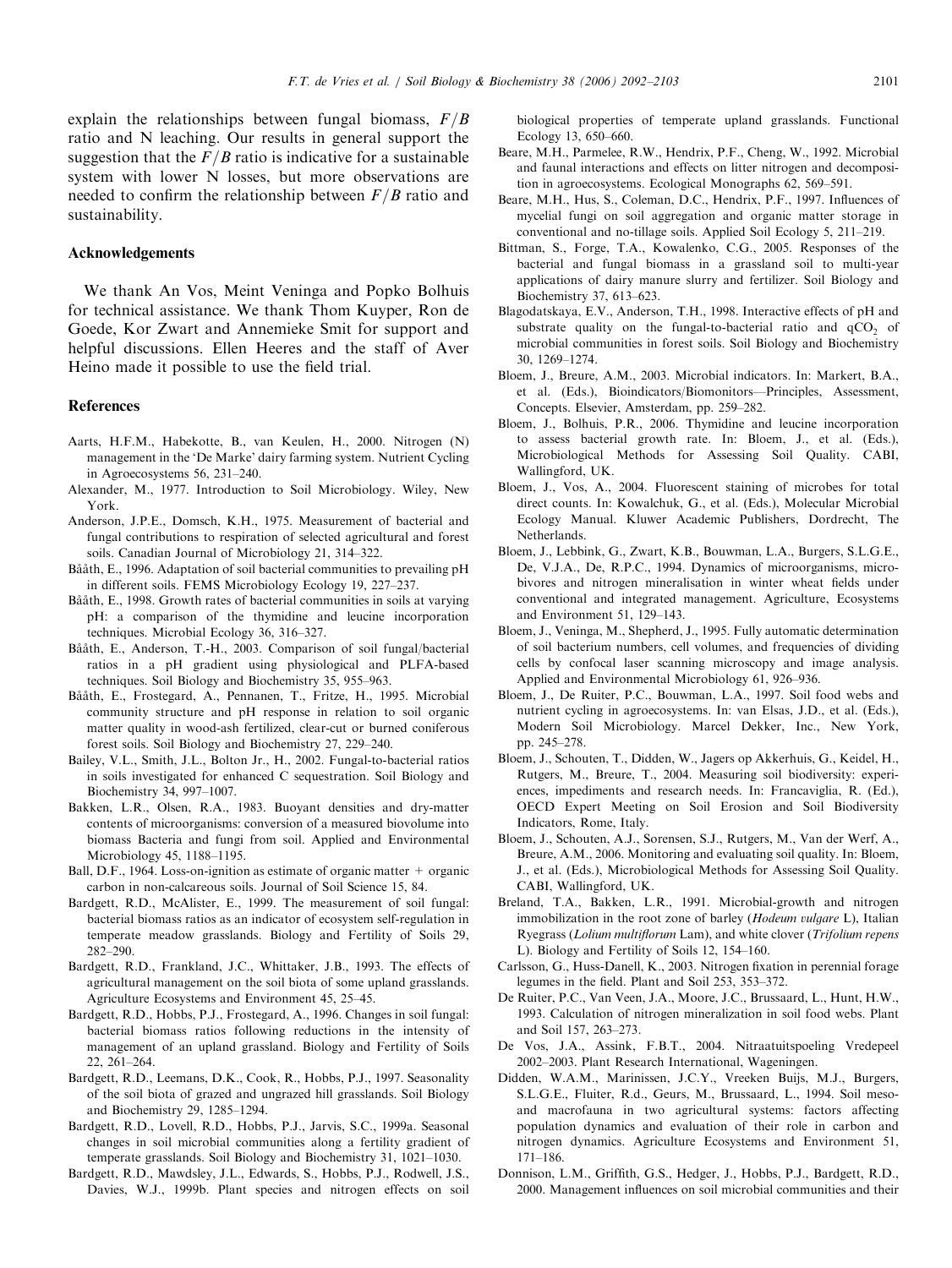<span id="page-10-0"></span>function in botanically diverse haymeadows of northern England and Wales. Soil Biology and Biochemistry 32, 253–263.

- Elgersma, A., Hassink, J., 1997. Effects of white clover (Trifolium repens L.) on plant and soil nitrogen and soil organic matter in mixtures with perennial ryegrass (Lolium perenne L.). Plant and Soil 197, 177–186.
- Elliott, E.T., Heil, J.W., Kelly, E.F., Curtis Monger, H., 1999. Soil structural and other physical properties. In: Robertson, G.P., et al. (Eds.), Standard Soil Methods for Long-Term Ecological Research. Oxford University Press, New York, pp. 74–88.
- Evers, M., Postma, R., Van Dijk, T., Vergeer, W., Wierda, C., 2000. Praktijkgids bemesting NMI, Wageningen.
- Frey, S.D., Elliott, E.T., Paustian, K., 1999. Bacterial and fungal abundance and biomass in conventional and no-tillage agroecosystems along two climatic gradients. Soil Biology and Biochemistry 31, 573–585.
- Frostegard, A., Bååth, E., 1996. The use of phospholipid fatty acid analysis to estimate bacterial and fungal biomass in soil. Biology and Fertility of Soils 22, 59–65.
- Fry, J.C., 1990. Direct methods and biomass estimation. In: Grigorova, R., Norris, J.R. (Eds.), Methods in Microbiology, vol. 22. Academic Press, London, pp. 41–85.
- Gamper, H., Peter, M., Jansa, J., Luscher, A., Hartwig, U.A., Leuchtmann, A., 2004. Arbuscular mycorrhizal fungi benefit from 7 years of free air  $CO<sub>2</sub>$  enrichment in well-fertilized grass and legume monocultures. Global Change Biology 10, 189–199.
- Ghani, A., Dexter, M., Perrot, K.W., 2003. Hot-water extractable carbon in soils: a sensitive measurement for determining impacts of fertilisation, grazing and cultivation. Soil Biology and Biochemistry 35, 1231–1243.
- Grayston, S.J., Griffith, G.S., Mawdsley, J.L., Campbell, C.D., Bardgett, R.D., 2001. Accounting for variability in soil microbial communities of temperate upland grassland ecosystems. Soil Biology and Biochemistry 33, 533–551.
- Hassink, J., Bouwman, L.A., Zwart, K.B., Brussaard, L., 1993. Relationships between habitable pore space, soil biota and mineralization rates in grassland soils. Soil Biology and Biochemistry 25, 47–55.
- Henriksen, T.M., Breland, T.A., 1999. Nitrogen availability effects on carbon mineralization, fungal and bacterial growth, and enzyme activities during decomposition of wheat straw in soil. Soil Biology and Biochemistry 31, 1121–1134.
- Houba, V.J.G., Temminghoff, E.J.M., Gaikhorst, G.A., van Vark, W., 2000. Soil analysis procedures using 0.01M calcium chloride as extraction reagent. Communications in Soil Science and Plant Analysis 31, 1299–1396.
- Jeffries, P., Barea, J.M., 1994. Biogeochemical cycling and arbuscular mycorrhizas in the sustainability of plant-soil systems. In: Gianinazzi, S., Schuepp, H. (Eds.), Impact of Arbuscular Mycorrhizas on Sustainable and Natural Ecosystems. Birkhauser Verlag, Basel, p. 226.
- Mäder, P., Edenhofer, S., Boller, T., Wiemken, A., Niggli, U., 2000. Arbuscular mycorrhizae in a long-term field trial comparing low-input (organic, biological) and high-input (conventional) farming systems in a crop rotation. Biology and Fertility of Soils 31, 150–156.
- Mawdsley, J.L., Bardgett, R.D., 1997. Continuous defoliation of perennial ryegrass (Lolium perenne) and white clover (Trifolium repens) and associated changes in the composition and activity of the microbial population of an upland grassland soil. Biology and Fertility of Soils 24, 52–58.
- Michel, P.H., Bloem, J., 1993. Conversion factors for estimation of cell production rates of soil bacteria from tritiated thymidine and tritiated leucine incorporation. Soil Biology and Biochemistry 25, 943–950.
- Neergaard, A.d., Hauggaard-Nielsen, H., Jensen, L.S., Magid, J., 2002. Decomposition of white clover (Trifolium repens) and ryegrass (Lolium perenne) components: C and N dynamics simulated with the DAISY soil organic matter submodel. European Journal of Agronomy 16, 43–55.
- Novozamsky, I., Houba, V.J.G., Vaneck, R., Van Vark, W., 1983. A novel digestion technique for multi-element plant analysis. Communications in Soil Science and Plant Analysis 14, 239–248.
- Novozamsky, I., Houba, V.J.G., Temminghoff, E., Van der Lee, J.J., 1984. Determination of total N and total P in a single soil digest. Netherlands Journal of Agricultural Science 32, 322–324.
- Paynel, F., Cliquet, J.B., 2003. N transfer from white clover to perennial ryegrass, via exudation of nitrogenous compounds. Agronomie 23, 503–510.
- Pennanen, T., Fritze, H., Vanhala, P., Kiikkila, O., Neuvonen, S., Bååth, E., 1998. Structure of a microbial community in soil after prolonged addition of low levels of simulated acid rain. Applied and Environmental Microbiology 64, 2173–2180.
- Prescott, D.M., James, T.W., 1955. Culturing of amoeba proteus on tetrahymena. Experimental Cell Research 8, 256–258.
- Ryan, M., Ash, J., 1999. Effects of phosphorus and nitrogen on growth of pasture plants and VAM fungi in SE Australian soils with contrasting fertiliser histories (conventional and biodynamic). Agriculture Ecosystems and Environment 73, 51–62.
- Sakamoto, K., Oba, Y., 1994. Effect of fungal to bacterial biomass ratio on the relationship between  $CO<sub>2</sub>$  evolution and total soil microbial biomass. Biology and Fertility of Soils 17, 39–44.
- Schnurer, J., Clarholm, M., Rosswall, T., 1986. Fungi, bacteria and protozoa in soil from 4 arable cropping systems. Biology and Fertility of Soils 2, 119–126.
- Schortemeyer, M., Santruckova, H., Sadowsky, M.J., 1997. Relationship between root length density and soil microorganisms in the rhizospheres of white clover and perennial ryegrass. Communications in Soil Science and Plant Analysis 28, 1675–1682.
- Schouwenburg, J.C.v., Walinga, I., 1967. The rapid determination of phosphorus in presence of arsenic, silicon and germanium. Analytica Chimica Acta 37, 271–274.
- Sissingh, H.A., 1971. Analytical procedure of the Pw method, used for the assessment of the phosphate status of arable soils in the Netherlands. Plant and Soil 24, 483–486.
- Smit, A., Zwart, K., Van Kleef, J., 2004. Stikstofstromen op de kernbedrijven Vreedepeel en Meterik. De grondwaterkwaliteit gemeten. Plant Research International, Wageningen.
- Smith, S.E., Read, D.J., 1997. Mycorrhizal Symbiosis. Academic Press, San Diego.
- Swift, M.J., Heal, O.W., Anderson, J.M., 1979. Decomposition in Terrestrial Ecosystems. Blackwell Scientific Publications, Oxford.
- Tobor-Kaplon, M.A., Bloem, J., Romkens, P., de Ruiter, P.C., 2005. Functional stability of microbial communities in contaminated soils. Oikos 111, 119–129.
- Van der Wal, A., van Veen, J.A., Smant, W., Boschker, H.T.S., Bloem, J., Kardol, P., van der Putten, W.H., de Boer, W., 2006. Fungal biomass development in a chronosequence of land abandonment. Soil Biology and Biochemistry 38, 51–60.
- Veen, J.A.v., Paul, E.A., 1979. Conversion of biovolume measurements of soil organisms, grown under various moisture tensions, to biomass and their nutrient content. Applied and Environmental Microbiology 37, 686–692.
- Velvis, H., 1997. Evaluation of the selective respiratory inhibition method for measuring the ratio of fungal: bacterial activity in acid agricultural soils. Biology and Fertility of Soils 25, 354–360.
- Vinten, A.J.A., Whitmore, A.P., Bloem, J., Howard, R., Wright, F., 2002. Factors affecting N immobilisation/mineralisation kinetics for cellulose-, glucose- and straw-amended sandy soils. Biology and Fertility of Soils 36, 190–199.
- Wardle, D.A., Lavelle, P., 1997. Linkages between soil biota, plant litter quality and decomposition. In: Cadisch, G., Giller, K.E. (Eds.), Driven by Nature. Plant Litter Quality and Decomposition. CAB International, Wallingford, pp. 107–124.
- Yeates, G.W., Bardgett, R.D., Cook, R., Hobbs, P.J., Bowling, P.J., Potter, J.F., 1997. Faunal and microbial diversity in three Welsh grassland soils under conventional and organic management regimes. Journal of Applied Ecology 34, 453–470.